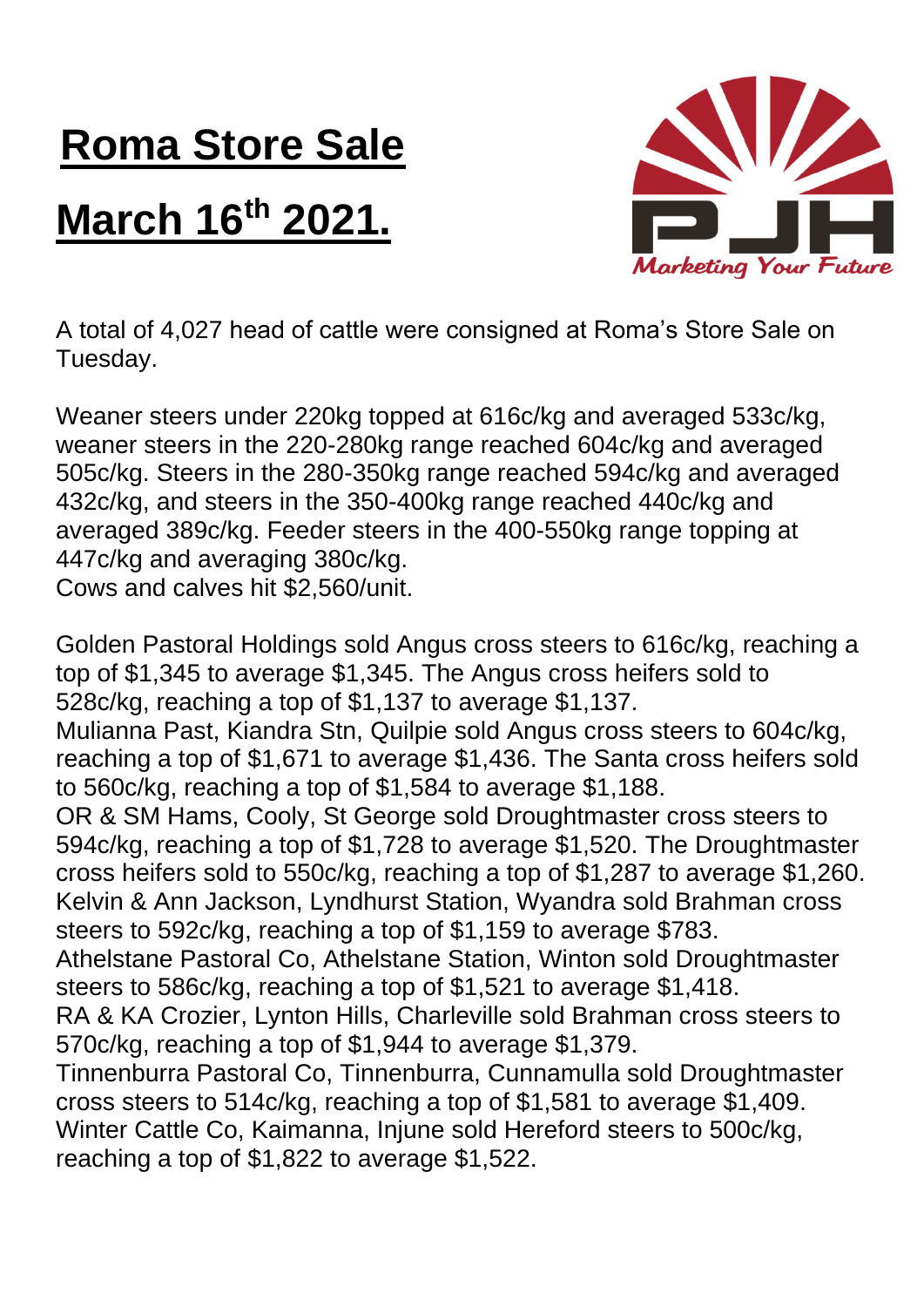Joy & Renee Naish, Coralbyn, Wandoan sold Angus cross steers to 498c/kg, reaching a top of \$1,592 to average \$1,516. The Angus heifers sold to 502c/kg, reaching a top of \$1,373 to average \$1,373.

KEG & RM Burey, Yarara, St George sold Santa cross steers to 494c/kg, reaching a top of \$2,390 to average \$1,753. The Santa cross heifers sold to 478c/kg, reaching a top of \$1,665 to average \$1,553.

Australian Green Properties, Murray Dns Stn, Alice Springs sold Droughtmaster cross steers to 476c/kg, reaching a top of \$1,670 to average \$1,311.

JG & LT Cross Partnership, Quandong, Dirranbandi sold Angus steers to 447c/kg, reaching a top of \$1,961 to average \$1,924.

Heifers under 220kg topped at 560c/kg and averaged 506c/kg, while heifers in the 220-280kg range topped at 550c/kg and averaged 481c/kg. Heifers in the 280-350kg range topped at 500c/kg, averaging 431c/kg. Heifers in the 350-450kg range topped at 436c/kg, averaging 377c/kg.

J Mitchell & Sons, Fairymead, Winton sold Santa cross heifers to 500c/kg, reaching a top of \$1,860 to average \$1,471.

BM & ND Bauer, Manning East, Augathella sold Simmental cross heifers to 500c/kg, reaching a top of \$1,475 to average \$1,353.

Pensini Grazing Pty Ltd, Cameron Downs, Hughenden sold Charolais cross heifers to 488c/kg, reaching a top of \$1,332 to average \$1,239.

Cows in the 300-400kg range reached 316c/kg and averaged 279c/kg, while cows in the 400kg-500kg range reached 313c/kg and averaged 287c/kg. Cows over 500kg topped at 306c/kg, averaging 289c/kg.

Yarrawonga Cattle Co, Yarrawonga, Wallumbilla sold Santa cows to 300c/kg, reaching a top of \$1,676 to average \$1,550. Astaline Trustee for Michael Flemming Family Trust, Carranya, Windorah sold Santa cows and calves to \$2,560 to average \$2,289.

## *NEXT STORE SALE IS 23rd MARCH PJH SELL 5 th POSITION*